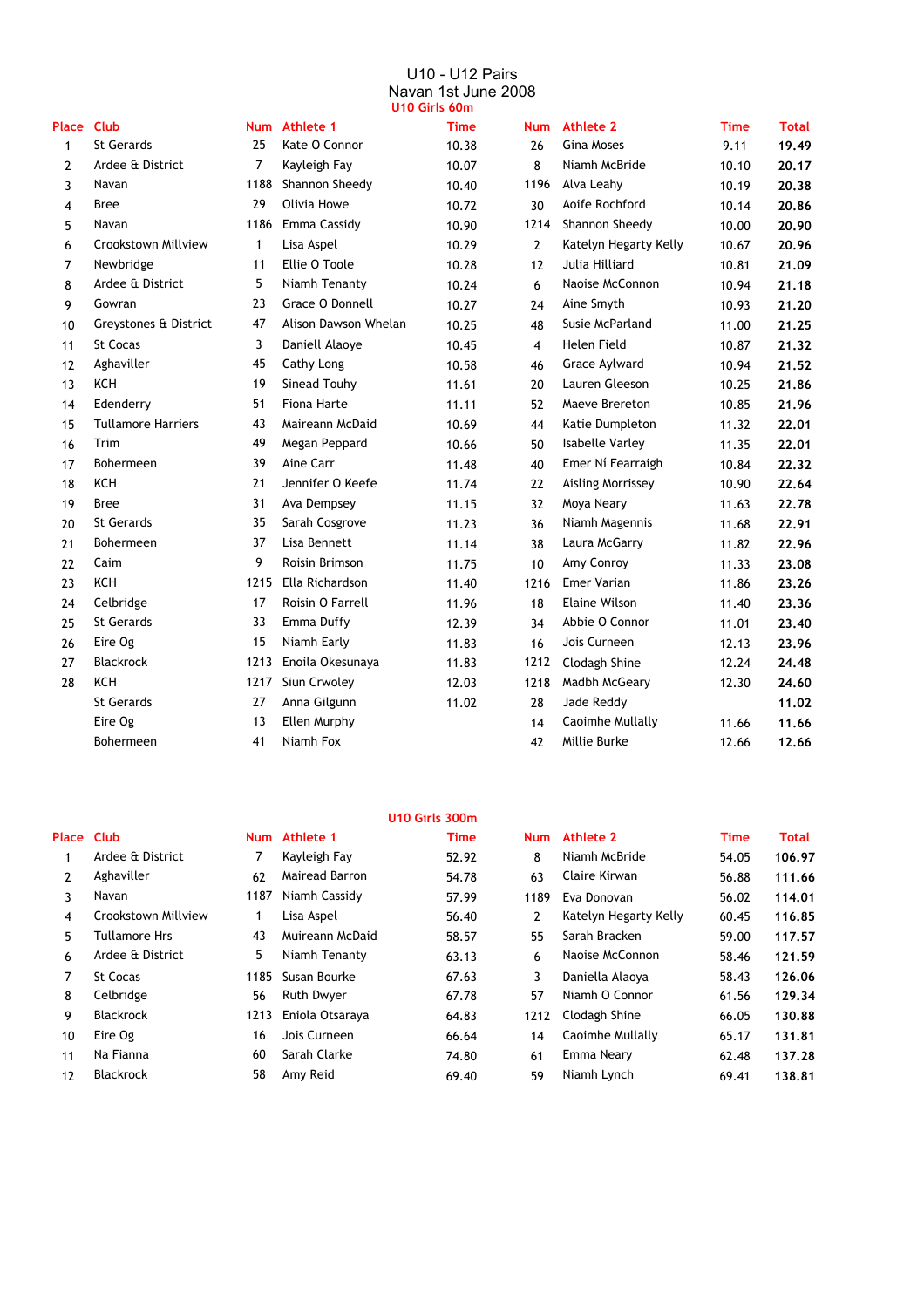#### U10 - U12 Pairs Navan 1st June 2008 **U10 Girls Ball Throw**

| Place Club |                      |     | Num Athlete 1       | <b>Distance</b> |      | Num Athlete 2   | <b>Distance</b> | Total |  |  |  |
|------------|----------------------|-----|---------------------|-----------------|------|-----------------|-----------------|-------|--|--|--|
|            | Navan                |     | 1214 Shannon Sheehy | 16.31           |      | 1196 Alva Leehy | 13.41           | 29.72 |  |  |  |
|            | Eire Óg              | 15  | Niamh Earley        | 12.60           | 66   | Grace Casey     | 16.52           | 29.12 |  |  |  |
|            | <b>St Gerards</b>    | 33. | Emma Duffy          | 14.76           | 34   | Abbie O Connor  | 13.72           | 28.48 |  |  |  |
|            | Navan                |     | 1186 Emma Cassidy   | 12.38           | 1187 | Niamh Cassidy   | 12.20           | 24.58 |  |  |  |
|            | <b>Tullamore Hrs</b> | 44  | Katie Dumpleton     | 10.65           | 55   | Sarah Bracken   | 13.03           | 23.68 |  |  |  |
| h          | Aghaviller           | 45  | Cathy Long          | 14.48           | 63   | Claire Kirwan   | 9.00            | 23.48 |  |  |  |
|            |                      |     |                     |                 |      |                 |                 |       |  |  |  |

|                |                   |            |                      | <b>U10 Girls Long Jump</b> |            |                        |                 |              |
|----------------|-------------------|------------|----------------------|----------------------------|------------|------------------------|-----------------|--------------|
| Place          | <b>Club</b>       | <b>Num</b> | Athlete 1            | <b>Distance</b>            | <b>Num</b> | Athlete 2              | <b>Distance</b> | <b>Total</b> |
| 1              | <b>St Gerards</b> | 25         | Kate O Connor        | 3.96                       | 26         | <b>Gina Moses</b>      | 3.86            | 7.82         |
| $\overline{2}$ | Newbridge         | 11         | Ellie O Toole        | 3.52                       | 12         | Julia Hillard          | 3.14            | 6.66         |
| 3              | Gowran            | 23         | Grace O Donnell      | 3.43                       | 24         | Aine Smyth             | 2.91            | 6.34         |
| $\overline{4}$ | Greystones        | 47         | Alison Dawson Whelan | 3.29                       | 48         | Susie McParland        | 2.96            | 6.25         |
| 5              | <b>KCH</b>        | 20         | Lauren Gleeson       | 3.51                       | 22         | Aisling Morrissey      | 2.70            | 6.21         |
| 6              | Trim              | 49         | Megan Peppard        | 3.08                       | 50         | <b>Isabelle Varley</b> | 2.77            | 5.85         |
| 7              | <b>Bree</b>       | 32         | Moya Neary           | 2.59                       | 30         | Aoife Rochford         | 3.20            | 5.79         |
| 8              | Celbridge         | 17         | Roisin O Farrell     | 2.83                       | 18         | Elaine Wilson          | 2.95            | 5.78         |
| 9              | Celbridge         | 56         | Ruth Dwyer           | 2.87                       | 57         | Niamh O Connor         | 2.87            | 5.74         |
| 10             | Edenderry         | 64         | Sara Guing           | 2.93                       | 51         | Fiona Harte            | 2.67            | 5.60         |
| 11             | Navan             | 1188       | Aoife O'Reilly       | 2.46                       |            | Eva O'Donovan          | 3.14            | 5.60         |
| 12             | Aghaviller        | 69         | Niamh Dunphy         | 2.65                       | 62         | Mairead Barron         | 2.79            | 5.44         |
| 13             | <b>KCH</b>        | 1215       | Eva Richardson       | 2.82                       | 1216       | <b>Emer Varian</b>     | 2.57            | 5.39         |
| 14             | <b>Bree</b>       | 31         | Ava Dempsey          | 2.56                       | 29         | Olivia Howe            | 2.67            | 5.23         |
| 15             | Eire Óg           | 13         | Ellen Murphy         | 2.52                       | 66         | <b>Grace Casey</b>     | 2.71            | 5.23         |
| 16             | Caim              | 67         | Katie Colcough       | 2.59                       | 68         | Keelin McHugh          | 2.60            | 5.19         |
| 17             | Na Fianna         | 60         | Sarah Clarke         | 2.72                       | 61         | Emma Neary             | 2.33            | 5.05         |
| 18             | <b>KCH</b>        | 1217       | Sinn Crowley         | 2.56                       | 1218       | Madabh McGarry         | 2.35            | 4.91         |
| 19             | St Gerards        | 35         | Sarah Cosgrove       | 2.51                       | 36         | Niamh Magennis         | 2.11            | 4.62         |
| 20             | <b>Blackrock</b>  | 58         | Amy Reid             | 2.23                       | 59         | Niamh Lynch            | 1.93            | 4.16         |
| 21             | <b>KCH</b>        |            |                      |                            | 21         | Beth O Keefe           | 2.90            | 2.90         |
| 22             | <b>St Gerards</b> | 27         | Anna Gilgunn         | 2.25                       | 28         | Jade Reddy             | 0.00            | 2.25         |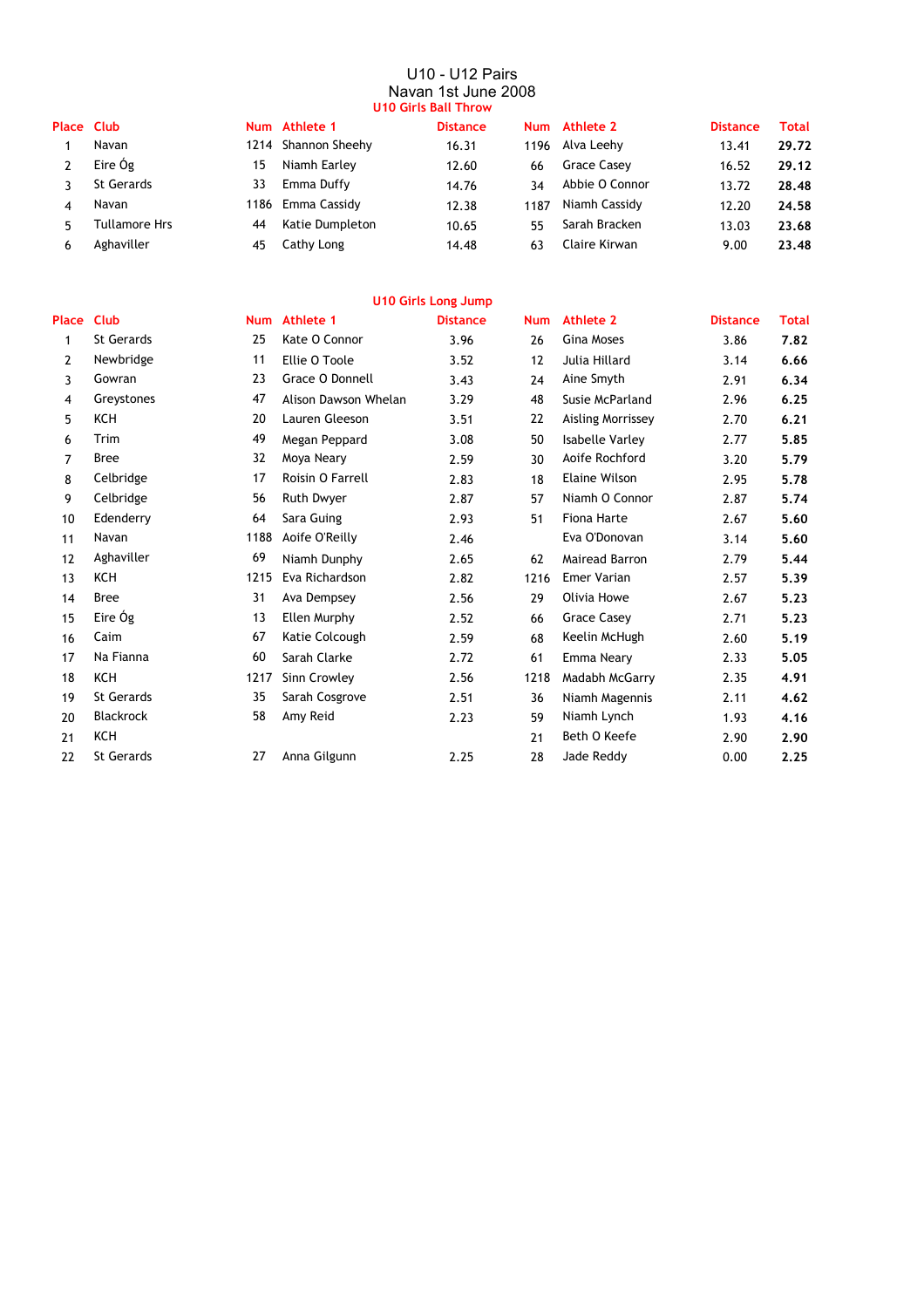#### U10 - U12 Pairs Navan 1st June 2008 **U10 Boys 60m**

| <b>Place Club</b> |                        | <b>Num</b> | <b>Athlete 1</b>      | <b>Time</b> |      | Num Athlete 2      | <b>Time</b> | <b>Total</b> |
|-------------------|------------------------|------------|-----------------------|-------------|------|--------------------|-------------|--------------|
| $\mathbf{1}$      | Menapians              | 76         | Sam O'Neill           | 9.69        | 77   | Luke O'Neill       | 10.02       | 19.71        |
| 2                 | North West Kildare     | 92         | David Duggan          | 10.16       | 93   | Gerard Cunningham  | 9.81        | 19.97        |
| 3                 | <b>Bree</b>            | 106        | <b>Barry Nolan</b>    | 10.06       | 107  | Dean Doyle         | 10.00       | 20.06        |
| 4                 | Menapians              | 78         | David McDonald        | 10.16       | 79   | Conor Kilgannon    | 10.27       | 20.43        |
| 5                 | Ardee & Dist           | 72         | Conor McMahon         | 11.01       | 73   | David Conlon       | 9.73        | 20.74        |
| 6                 | <b>St Cocas</b>        | 70         | David Judge           | 10.44       | 71   | Ciaran Smyth       | 10.41       | 20.85        |
| 7                 | Celbridge              | 84         | Rian Quinn            | 9.78        | 85   | John Clarke        | 11.12       | 20.90        |
| 8                 | Tara                   | 1203       | Jason Reddy           | 9.94        |      | 1204 Frank Carty   | 11.13       | 21.07        |
| 9                 | Dunshaughlin           | 74         | Paddy Maher           | 11.24       | 75   | Jack Hethrington   | 9.88        | 21.12        |
| 10                | Gowran                 | 90         | <b>Edward Drea</b>    | 11.02       | 91   | James O Neill      | 10.15       | 21.17        |
| 11                | St Gerards             | 112        | <b>Patrick Craven</b> | 10.73       | 113  | Michai Nycz        | 10.48       | 21.21        |
| 12                | <b>Blackrock Louth</b> | 94         | Aidan Curtin          | 10.65       | 95   | Flyn Kiernan       | 10.57       | 21.22        |
| 13                | St Peters              | 88         | Alex Haneffey         | 10.39       | 89   | Lorcan Murphy      | 11.07       | 21.46        |
| 14                | St Gerards             | 108        | Cian Fergus           | 10.74       | 109  | Conor Mackin       | 11.01       | 21.75        |
| 15                | Newbridge              | 100        | Kevin Kyne            | 10.13       | 101  | Mark Glynn         | 11.78       | 21.91        |
| 16                | Menapians              | 83         | Cian Walsh            | 11.22       | 81   | Michael Byrne      | 10.95       | 22.17        |
| 17                | Newbridge              | 104        | <b>Edward Whitty</b>  | 11.22       | 103  | Jason Taylor       | 11.21       | 22.43        |
| 18                | Tara                   | 1201       | Liam Gill             | 11.66       | 1209 | Padraig Finnerty   | 11.15       | 22.81        |
| 19                | <b>Blackrock Louth</b> | 96         | Oisin Geoghegan       | 11.00       | 97   | Ronan Greene       | 12.02       | 23.02        |
| 20                | <b>Blackrock Louth</b> | 98         | Iarla Carroll         | 11.93       | 99   | Liam O Callaghan   | 12.26       | 24.19        |
| 21                | <b>St Gerards</b>      | 110        | Jason Cullen          | 13.09       | 111  | Alan Carr          | 11.83       | 24.92        |
|                   |                        |            |                       |             |      |                    |             | 10.55        |
| 9                 | <b>KCH</b>             | 86         | Keelan O'Donoghue     | 11.71       | 87   | <b>Bill Butler</b> |             | 11.71        |
| 25                | Menapians              | 121        | Killian Walsh         | 10.55       |      |                    |             |              |
| 18                | Newbridge              |            |                       |             | 105  | Nathan McDonald    |             | 10.13        |
| 23                | Trim                   | 114        | Fergal O Keane        | 11.19       | 115  | Conor Cook         |             | 11.19        |
|                   |                        |            |                       |             |      |                    |             |              |

|      | Num Athlete 2      | <b>Time</b> | <b>Total</b> |
|------|--------------------|-------------|--------------|
| 77   | Luke O'Neill       | 10.02       | 19.71        |
| 93   | Gerard Cunningham  | 9.81        | 19.97        |
| 107  | Dean Doyle         | 10.00       | 20.06        |
| 79   | Conor Kilgannon    | 10.27       | 20.43        |
| 73   | David Conlon       | 9.73        | 20.74        |
| 71   | Ciaran Smyth       | 10.41       | 20.85        |
| 85   | John Clarke        | 11.12       | 20.90        |
| 1204 | <b>Frank Carty</b> | 11.13       | 21.07        |
| 75   | Jack Hethrington   | 9.88        | 21.12        |
| 91   | James O Neill      | 10.15       | 21.17        |
| 113  | Michai Nycz        | 10.48       | 21.21        |
| 95   | Flyn Kiernan       | 10.57       | 21.22        |
| 89   | Lorcan Murphy      | 11.07       | 21.46        |
| 109  | Conor Mackin       | 11.01       | 21.75        |
| 101  | Mark Glynn         | 11.78       | 21.91        |
| 81   | Michael Byrne      | 10.95       | 22.17        |
| 103  | Jason Taylor       | 11.21       | 22.43        |
| 1209 | Padraig Finnerty   | 11.15       | 22.81        |
| 97   | Ronan Greene       | 12.02       | 23.02        |
| 99   | Liam O Callaghan   | 12.26       | 24.19        |
| 111  | Alan Carr          | 11.83       | 24.92        |
|      |                    |             | 10.55        |
| 87   | <b>Bill Butler</b> |             | 11.71        |
| 105  | Nathan McDonald    |             | 10.13        |
| 115  | <b>Conor Cook</b>  |             | 11.19        |
|      |                    |             |              |

#### **U10 Boys 300m**

| <b>Place Club</b> |                      | Num  | <b>Athlete 1</b> | <b>Time</b> |     | Num Athlete 2       | <b>Time</b> | <b>Total</b> |
|-------------------|----------------------|------|------------------|-------------|-----|---------------------|-------------|--------------|
|                   | Tara                 | 1202 | James Finnerty   | 49.71       |     | 1201 Cormac O'Dowd  | 54.74       | 104.45       |
| 2                 | Menapians            | 76   | Sam O Neil       | 53.77       | 77  | Luke O Neil         | 51.92       | 105.69       |
| 3                 | St Cocas             | 118  | Oisin O Cuill    | 53.57       | 70  | David Judge         | 56.51       | 110.08       |
| 4                 | <b>Tullamore Hrs</b> | 126  | Eoin Mulligan    | 54.47       | 127 | Douglas Boyd Crotty | 55.81       | 110.28       |
| 5                 | Dunshaughlin         | 74   | Paddy Maher      | 56.52       | 75  | Jack Hethrington    | 54.19       | 110.71       |
| 6                 | Ardee & District     | 72   | Conor McMahon    | 59.27       | 73. | David Conlon        | 51.59       | 110.86       |
|                   | <b>Tullamore Hrs</b> | 128  | Connor Lawlor    | 60.37       | 129 | Luke Fitzpatrick    | 52.27       | 112.64       |
| 8                 | Crookstown           | 116  | Sean Finn        | 56.56       | 117 | Jack Fitzgerald     | 57.90       | 114.46       |
| 9                 | Newbridge            | 101  | Mark Glynn       | 58.59       |     | 100 Kevin Kyne      | 60.98       | 119.57       |
| 10                | Blackrock, Louth     | 94   | Aidan Curtin     | 56.93       | 97  | Ronan Greene        | 63.28       | 120.21       |
| 11                | Blackrock, Louth     | 120  | Ciaran Fee       | 59.22       | 95  | Flyn Kiernan        | 61.55       | 120.77       |
| 12                | Newbridge            | 105  | Nathan McDonald  | 65.33       | 103 | Jason Taylor        | 57.35       | 122.68       |

|     | Num Athlete Z       | ı ıme | i otal |
|-----|---------------------|-------|--------|
|     | 1201 Cormac O'Dowd  | 54.74 | 104.45 |
| 77  | Luke O Neil         | 51.92 | 105.69 |
| 70  | David Judge         | 56.51 | 110.08 |
| 127 | Douglas Boyd Crotty | 55.81 | 110.28 |
| 75  | Jack Hethrington    | 54.19 | 110.71 |
| 73  | David Conlon        | 51.59 | 110.86 |
| 129 | Luke Fitzpatrick    | 52.27 | 112.64 |
| 117 | Jack Fitzgerald     | 57.90 | 114.46 |
| 100 | Kevin Kyne          | 60.98 | 119.57 |
| 97  | Ronan Greene        | 63.28 | 120.21 |
| 95  | Flyn Kiernan        | 61.55 | 120.77 |
| 103 | Jason Taylor        | 57.35 | 122.68 |
|     |                     |       |        |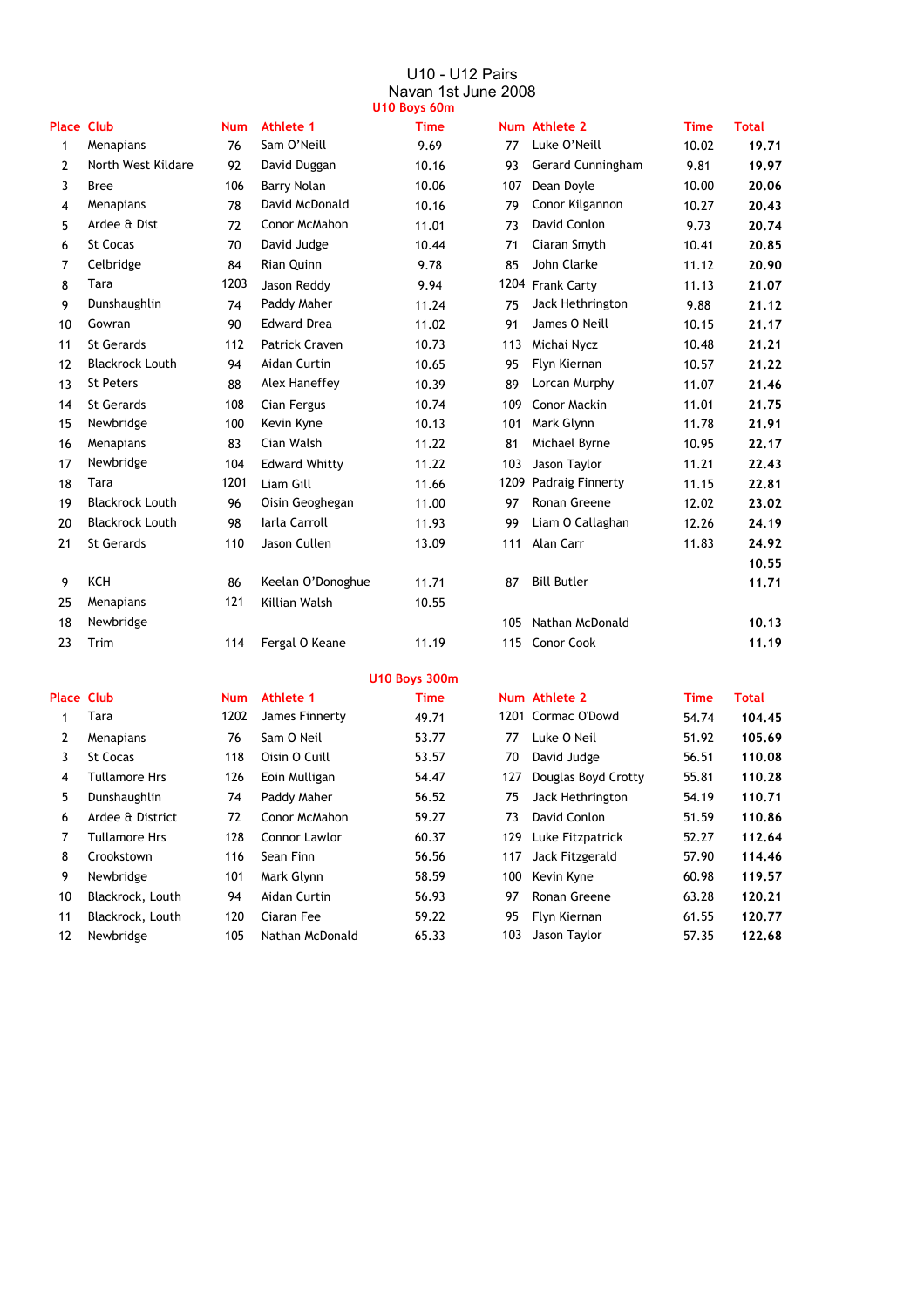#### U10 - U12 Pairs Navan 1st June 2008 **U10 Boys Ball Throw**

| <b>Place Club</b> |                  | <b>Num</b> | Athlete 1            | <b>Distance</b> |     | Num Athlete 2         | <b>Distance</b> | Total |
|-------------------|------------------|------------|----------------------|-----------------|-----|-----------------------|-----------------|-------|
|                   | Celbridge        | 85         | John Clarke          | 25.98           |     | 125 Conor Comiskey    | 25.98           | 51.96 |
| 2                 | <b>St Peters</b> | 88         | Alex Haneffey        | 25.11           |     | 136 Lorcan Murphy     | 23.65           | 48.76 |
| 3                 | Menapians        | 141        | David MacDonald      | 24.75           | 123 | Jason Moore           | 21.62           | 46.37 |
| 4                 | Trim             | 115        | Conor Cook           | 18.61           |     | 114 Fergal O Keane    | 26.82           | 45,43 |
| 5                 | Blackrock, Louth | 133        | Padraig Cunningham   | 21.61           |     | 132 Ross Kelly        | 22.58           | 44.19 |
| 6                 | Tara             | 1210       | Liam Gill            | 21.91           |     | 1209 Padraig Finnerty | 22.06           | 43.97 |
| 7                 | Tara             | 1204       | <b>Frank Carty</b>   | 15.37           |     | 1203 Jason Reddy      | 27.48           | 42.85 |
| 8                 | St Gerards       | 108        | Liam Fergus          | 15.00           | 109 | Conor Mackin          | 26.47           | 41.47 |
| 9                 | Crookstown       | 116        | Sean Finn            | 21.98           | 117 | Jack Fitzgerard       | 18.37           | 40.35 |
| 10                | <b>St Peters</b> | 134        | Paul Coyne           | 21.94           | 135 | Daniel Mullen         | 17.97           | 39.91 |
| 11                | <b>Bree</b>      | 139        | Darragh Cooper       | 14.67           | 141 | Cathal Deveraux       | 20.66           | 35.33 |
| 12                | Menapians        | 122        | <b>Patrick Dobbs</b> | 13.52           |     | 124 Aaron Smyth       | 14.93           | 28.45 |
| 13                | Menapians        | 121        | Killian Walsh        | 14.70           | 82  | Calum Cleary          |                 | 14.70 |

|                   | <b>U10 Boys Long Jump</b> |            |                    |                 |     |                        |                       |      |  |  |  |  |  |
|-------------------|---------------------------|------------|--------------------|-----------------|-----|------------------------|-----------------------|------|--|--|--|--|--|
| <b>Place Club</b> |                           | <b>Num</b> | Athlete 1          | <b>Distance</b> |     | Num Athlete 2          | <b>Distance Total</b> |      |  |  |  |  |  |
|                   | Tullamore Hrs             | 126        | Eoin Mulligan      | 3.51            | 127 | Douglas Boyd Crotty    | 3.26                  | 6.77 |  |  |  |  |  |
| $\mathbf{2}$      | Aghaviller                | 128        | Connor Lawlor      | 3.07            | 129 | Luke Fitzpatrick       | 3.48                  | 6.55 |  |  |  |  |  |
| 3                 | Gowran                    | 90         | <b>Edward Drea</b> | 3.20            | 91  | James O Neill          | 3.18                  | 6.38 |  |  |  |  |  |
| 3                 | Tara                      | 1202       | James Finnerty     | 3.63            |     | 1201 Cormac O'Dowd     | 2.75                  | 6.38 |  |  |  |  |  |
| 5                 | Blackrock, Louth          | 132        | Ross Kelly         | 3.15            | 120 | Ciaran Fee             | 3.02                  | 6.17 |  |  |  |  |  |
| 6                 | <b>Bree</b>               | 137        | Darragh Cooper     | 3.18            | 106 | Barry Nolan            | 2.92                  | 6.10 |  |  |  |  |  |
| 7                 | Menapians                 | 119        | Marko Fleck        | 3.16            | 81  | Michael Byrne          | 2.88                  | 6.04 |  |  |  |  |  |
| 8                 | Blackrock, Louth          | 96         | Oisin Geoghegan    | 2.60            | 133 | Padraig Cunningham     | 3.21                  | 5.81 |  |  |  |  |  |
| 9                 | Celbridge                 | 84         | Rian Quinn         | 2.80            | 125 | <b>Connor Comiskey</b> | 3.01                  | 5,81 |  |  |  |  |  |
| 10                | Menapians                 | 83         | Cian Walsh         | 2.86            | 122 | <b>Patrick Dobbs</b>   | 2.83                  | 5.69 |  |  |  |  |  |
| 11                | <b>St Gerards</b>         | 112        | Patrick O'Grady    | 3.08            | 113 | Michai Nycz            | 2.33                  | 5.41 |  |  |  |  |  |
| 12                | Menapians                 | 123        | Jason Moore        | 2.60            |     | 124 Aaron Smyth        | 2.59                  | 5.19 |  |  |  |  |  |
| 13                | <b>St Peters</b>          | 134        | Paul Coyne         | 2.39            | 135 | Daniel Mullen          | 2.66                  | 5.05 |  |  |  |  |  |
| 14                | <b>St Gerards</b>         | 110        | Sean Flanagan      | 1.90            | 111 | Alan Carr              | 2.60                  | 4.50 |  |  |  |  |  |
| 15                | St Peters                 | 136        | Conor Hoey         |                 | 89  | Lorcan Murphy          | 2.81                  | 2.81 |  |  |  |  |  |
|                   |                           |            |                    |                 |     |                        |                       |      |  |  |  |  |  |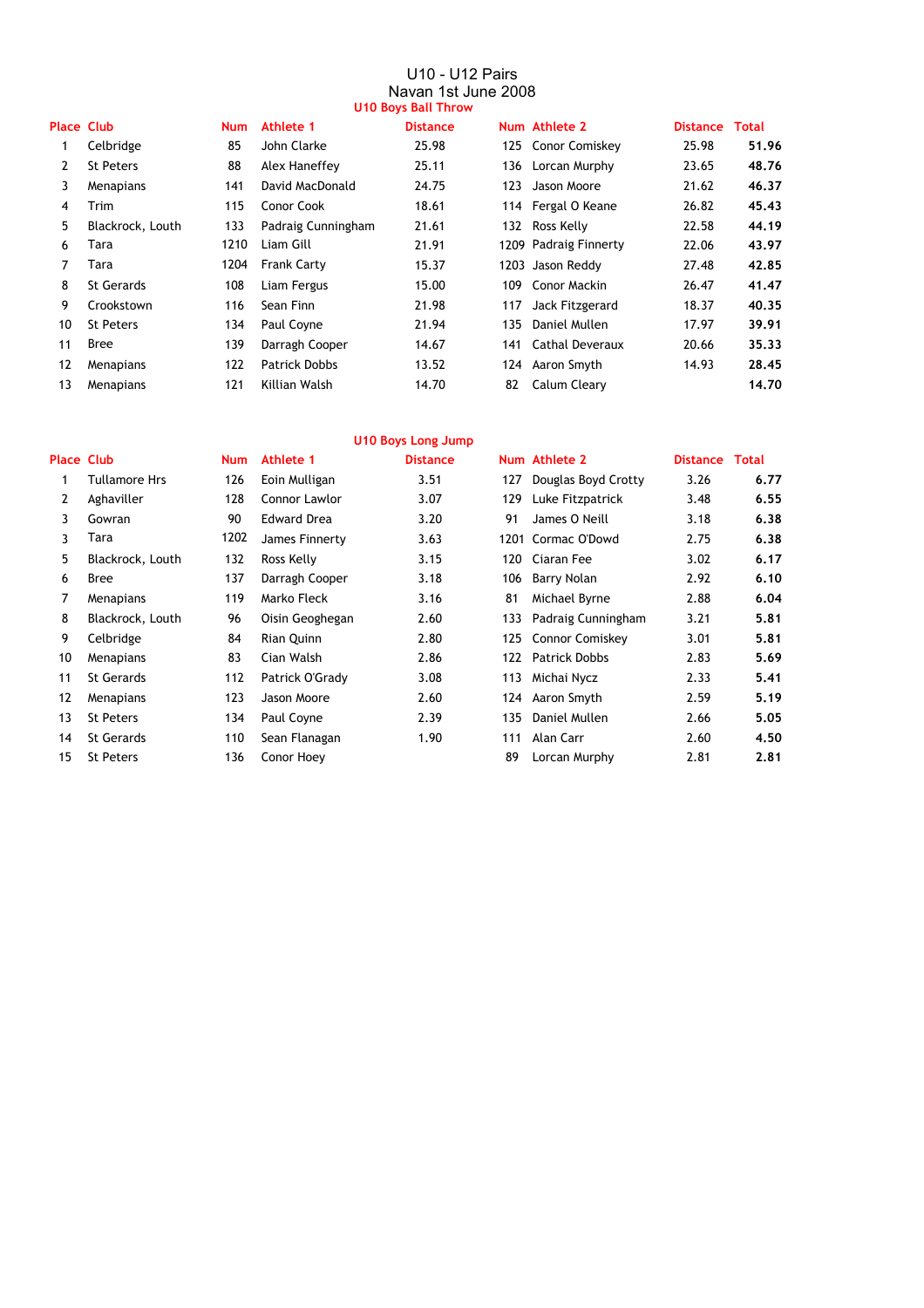#### U10 - U12 Pairs Navan 1st June 2008 **U11 Girls 80m**

|       |                      |            |                         | וווטס צוווט ו ו ט |     |                       |             |       |
|-------|----------------------|------------|-------------------------|-------------------|-----|-----------------------|-------------|-------|
| Place | <b>Club</b>          | <b>Num</b> | <b>Athlete 1</b>        | <b>Time</b>       |     | Num Athlete 2         | <b>Time</b> | Total |
| 1     | Cushinstown          | 198        | Elizabeth Morland       | 12.60             | 199 | Clara O Neill         | 13.29       | 25.89 |
| 2     | KCH                  | 212        | Aisling McDonough       | 13.06             | 213 | <b>Courtney Halos</b> | 12.85       | 25.91 |
| 3     | St Josephs           | 210        | Clara Kennedy           | 13.26             | 211 | Ciara Murphy          | 12.86       | 26.12 |
| 4     | <b>St Cocas</b>      | 202        | Sally Ann Kelly         | 13.18             | 203 | Lucy Benndorf         | 13.15       | 26.33 |
| 5     | <b>St Cocas</b>      | 200        | Katie O Connor          | 13.34             | 201 | Miracle Ladejobi      | 13.08       | 26.42 |
| 6     | North Laois          | 1571       | Eimear Corri            | 12.59             |     | 1572 Claire Stack     | 14.03       | 26.62 |
| 7     | Aghaviller           | 230        | Leah Rowe               | 13.39             | 231 | Aoife O Carroll       | 13.27       | 26.66 |
| 8     | <b>St Killians</b>   | 1194       | Aideen Kane             | 12.67             |     | 1195 Rianna Cullen    | 14.14       | 26.81 |
| 9     | <b>St Cocas</b>      | 204        | Niamh Disney            | 13.39             | 205 | Eva McPartlan         | 13.63       | 27.02 |
| 10    | Fr Murphys           | 222        | <b>Grainne Curran</b>   | 13.70             | 223 | Cliona Lynagh         | 13.36       | 27.06 |
| 11    | Navan                | 1197       | Aisling O'Flynn         | 13.83             |     | 1198 Shona Lister     | 13.81       | 27.64 |
| 12    | <b>KCH</b>           | 214        | <b>Grace Richardson</b> | 13.90             | 215 | Niamh McMullan        | 13.95       | 27.85 |
| 13    | Trim                 | 232        | April McKeown           | 13.62             | 233 | <b>Caoimhe Eivers</b> | 14.23       | 27.85 |
| 14    | North Laois          | 1573       | Shirley Dunne           | 14.21             |     | 1574 Deirdre Phelan   | 14.07       | 28.28 |
| 15    | Menapians            | 208        | Danielle Hendrick       | 13.77             | 209 | Martha Chapman Crowe  | 14.58       | 28.35 |
| 16    | <b>Blackrock</b>     | 218        | Eva Hoey                | 13.84             | 219 | Ciara Kavanagh        | 14.60       | 28.44 |
| 17    | <b>Tullamore Hrs</b> | 228        | <b>Tara Todd</b>        | 14.92             | 229 | Alison Mooney         | 14.34       | 29.26 |
| 18    | <b>Blackrock</b>     | 220        | Katy Dalton             | 14.88             | 221 | Bronagh Lynch         | 15.02       | 29.90 |
|       | KCH                  | 216        | Jennifer Varian         | 14.73             | 217 | Nessa Din             |             | 14.73 |
|       | Navan                | 1199       | Amy Fallon              | 15.32             |     |                       |             | 15,32 |

#### **U11 Girls 500m Place Club Athlete 1 Time Athlete 2 Time Total Num Num** 1 264 Ciara Galvin 97.14 265 99.39 **196.53** Tullamore Hrs Keelin Guilfoyle 2 236 104.66 237 101.37 **206.03** 3 St Cocas 201 107.09 266 101.78 **208.87** Miracle Ladejobi Sophie Milner 4 Thomastown 261 Ailis O Shea 101.35 263 Marita Butler 110.02 **211.37** 5 241 Sophie McCabe 101.83 267 109.78 **211.61** Bree Fiona Joyce 6 249 107.39 251 111.26 **218.65** Gowran Christine O Donnell Aoife Naddy 7 210 Clara Kennedy 103.58 211 Ciara Murphy 116.48 **220.06** 8 KCH 217 119.60 216 Jennifer Varian 101.28 **220.88** 9 228 Tara Todd 107.68 229 Alison Mooney 113.77 **221.45** 10 North Laois 1474 Deirdre Phelan 114.90 1475 Louise Stack 107.72 **222.62** 11 KCH 242 Lucy Mason 120.80 243 125.68 **246.48** 12 219 115.22 220 132.68 **247.90** Blackrock Ciara Kavanagh Katy Dalton 13 254 128.99 255 Tara Faulkner 127.15 **256.14** Blackrock Liadain McDermott236 Katy Quigley St Josephs Nessa Din Tullamore Hrs 243 Orla Hogan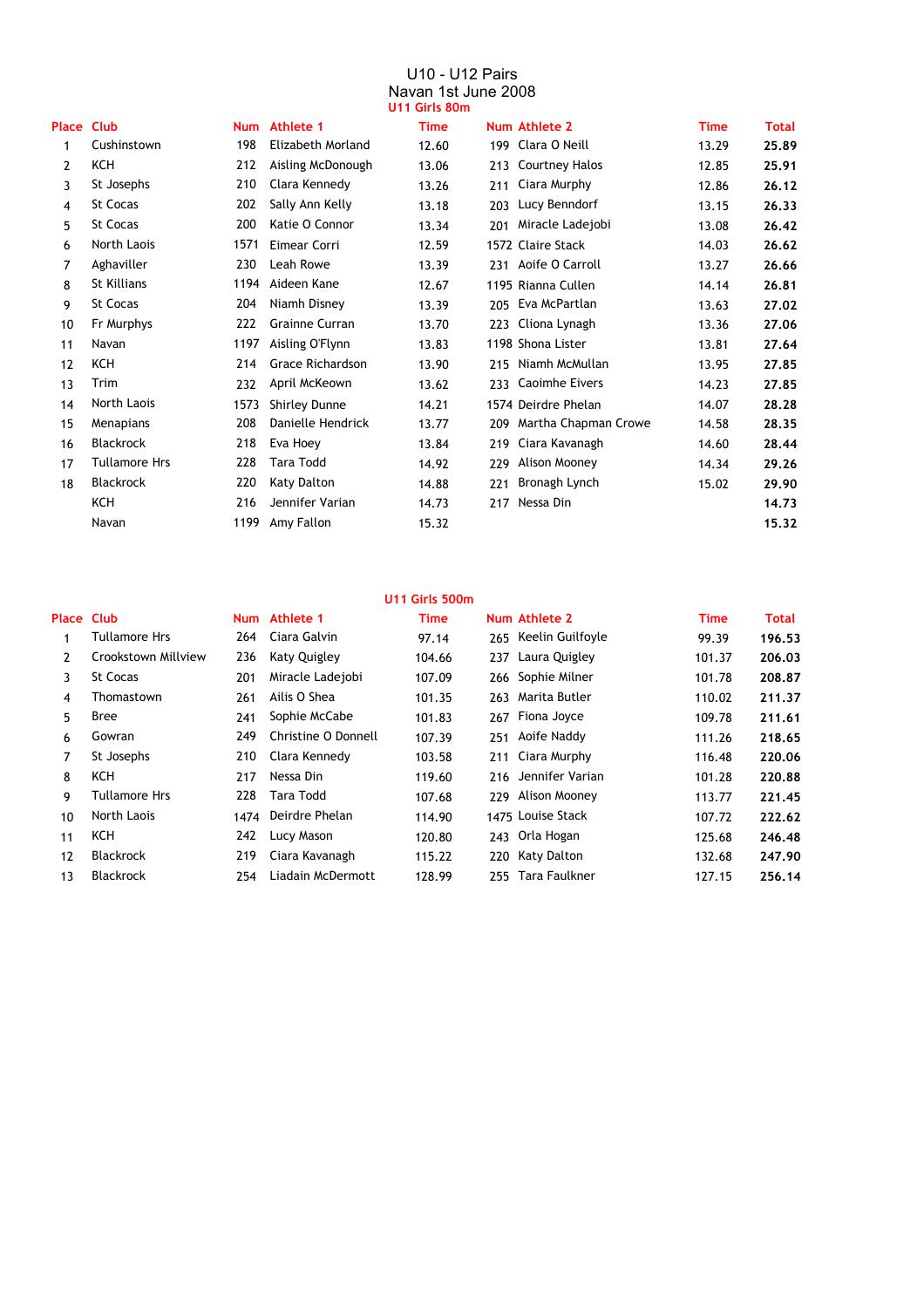#### U10 - U12 Pairs Navan 1st June 2008 **U11 Girls Ball Throw**

|                |                     |      |                       | <u>U I I WILIS DAIL THIUW</u> |     |                       |                 |       |
|----------------|---------------------|------|-----------------------|-------------------------------|-----|-----------------------|-----------------|-------|
| Place Club     |                     |      | Num Athlete 1         | <b>Distance</b>               |     | Num Athlete 2         | <b>Distance</b> | Total |
| 1              | Cushinstown         | 239  | Orna Reynolds         | 16.05                         | 198 | Elizabeth Morland     | 27.51           | 43.56 |
| $\overline{2}$ | Thomastown          | 261  | Marita Butler         | 20.79                         |     | 262 Aoife Holden      | 22.04           | 42.83 |
| 3              | <b>St Cocas</b>     | 200  | Katie O Connor        | 19.70                         |     | 266 Sophie Milner     | 23.09           | 42.79 |
| 4              | St Killians         | 1194 | Aideen Kane           | 17.48                         |     | 1195 Rianna Cullen    | 15.20           | 32.68 |
| 5              | Crookstown Millview | 236  | Katy Quigley          | 18.43                         |     | 238 Tara Breen        | 13.20           | 31.63 |
| 6              | <b>St Peters</b>    | 246  | Nikayla Hamill        | 18.84                         | 271 | <b>Heather Rogers</b> | 12.08           | 30.92 |
| 7              | <b>Blackrock</b>    | 252  | Aoibhe Carroll        | 15.65                         | 253 | Eimear Curtin         | 14.36           | 30,01 |
| 8              | Na Fianna           | 259  | Ariana Harris         | 14.37                         | 260 | Jessica Quinn         | 14.60           | 28.97 |
| 9              | Cushinstown         | 199  | Clara O Neill         | 14.07                         | 240 | Niamh McLoughlin      | 14.78           | 28.85 |
| 10             | <b>Bohermeen</b>    | 226  | Katie Emmett          | 18.77                         | 227 | Aimee O Brien         | 8.57            | 27.34 |
| 11             | <b>Blackrock</b>    | 254  | Liadain McDermott     | 13.79                         |     | 255 Tara Faulkner     | 12.95           | 26.74 |
| 12             | Gowran              | 250  | <b>Claire Farrell</b> | 11.85                         |     | 251 Aoife Naddy       | 11.53           | 23.38 |
| 13             | Celbridge           | 247  | Aoife Tynan           | 10.97                         | 248 | Katie Donaghy         | 10.89           | 21.86 |
| 14             | Menapians           | 208  | Dannielle Hendrick    | 13.08                         | 209 | Martha Chapman Crowe  | 7.63            | 20.71 |
| 15             | <b>Blackrock</b>    |      | Gemma McCrowe         | 15.06                         |     |                       |                 | 15.06 |
| 16             | Navan               | 1199 | Aimee Fallon          | 13.91                         |     |                       |                 | 13.91 |
|                |                     |      |                       |                               |     |                       |                 |       |

### **U11 Girls Long Jump**

| Place | <b>Club</b>          |      | Num Athlete 1         | <b>Distance</b> |     | Num Athlete 2         | <b>Distance</b> | Total |
|-------|----------------------|------|-----------------------|-----------------|-----|-----------------------|-----------------|-------|
| 1     | <b>Bree</b>          | 241  | Sophie McCabe         | 3.71            |     | 244 Kasey Doyle       | 3.15            | 6.86  |
| 2     | <b>Tullamore Hrs</b> | 264  | Ciara Galvin          | 3.34            |     | 265 Keelin Guilfoyle  | 3.29            | 6.63  |
| 3     | Navan                | 1197 | Ashling O'Flynn       | 3.45            |     | 1198 Shona Lister     | 3.14            | 6.59  |
| 4     | North Laois          | 1571 | Eimear Corri          | 3.33            |     | 1575 Louise Stack     | 3.25            | 6.58  |
| 5     | KCH                  | 212  | Aisling McDonough     | 3.37            | 215 | Niamh McMullan        | 3.20            | 6.57  |
| 6     | Cushinstown          | 239  | Orna Reynolds         | 3.53            |     | 240 Niamh McLoughlin  | 2.89            | 6.42  |
| 7     | Gowran               | 249  | Christine O Donnell   | 3.36            | 250 | <b>Claire Farrell</b> | 2.99            | 6.35  |
| 8     | KCH                  | 213  | <b>Courtney Hales</b> | 3.09            |     | 214 Grace Richardson  | 3.07            | 6.16  |
| 9     | <b>St Peters</b>     | 245  | Orlaith McMahon       | 3.15            |     | 246 Nikayla Hamill    | 2.93            | 6.08  |
| 10    | Crookstown Millview  | 237  | Laura Quigley         | 3.01            | 238 | Tara Breen            | 3.05            | 6.06  |
| 11    | Aghaviller           | 231  | Aoife O Carroll       | 3.26            |     | 272 Lia Rowe          | 2.67            | 5.93  |
| 12    | North Laois          | 1572 | <b>Claire Stack</b>   | 3.10            |     | 1573 Shirley Dunne    | 2.68            | 5.78  |
| 13    | <b>Blackrock</b>     | 218  | Eva Hoey              | 3.10            | 253 | Eimear Curtin         | 2.60            | 5.70  |
| 14    | Trim                 | 232  | April McKeown         | 2.90            | 233 | <b>Caoimhe Eivers</b> | 2.62            | 5.52  |
| 15    | Celbridge            | 247  | Aoife Tynan           | 2.87            | 248 | Katie Donaghy         | 2.61            | 5.48  |
| 16    | <b>Blackrock</b>     | 258  | Aine O Reilly         | 2.28            | 257 | Gemma McCrane         | 2.47            | 4.75  |
| 17    | KCH                  | 242  | Lucy Mason            | 2.99            |     | 243 Orla Hogan        | 0.00            | 2.99  |
|       |                      |      |                       |                 |     |                       |                 |       |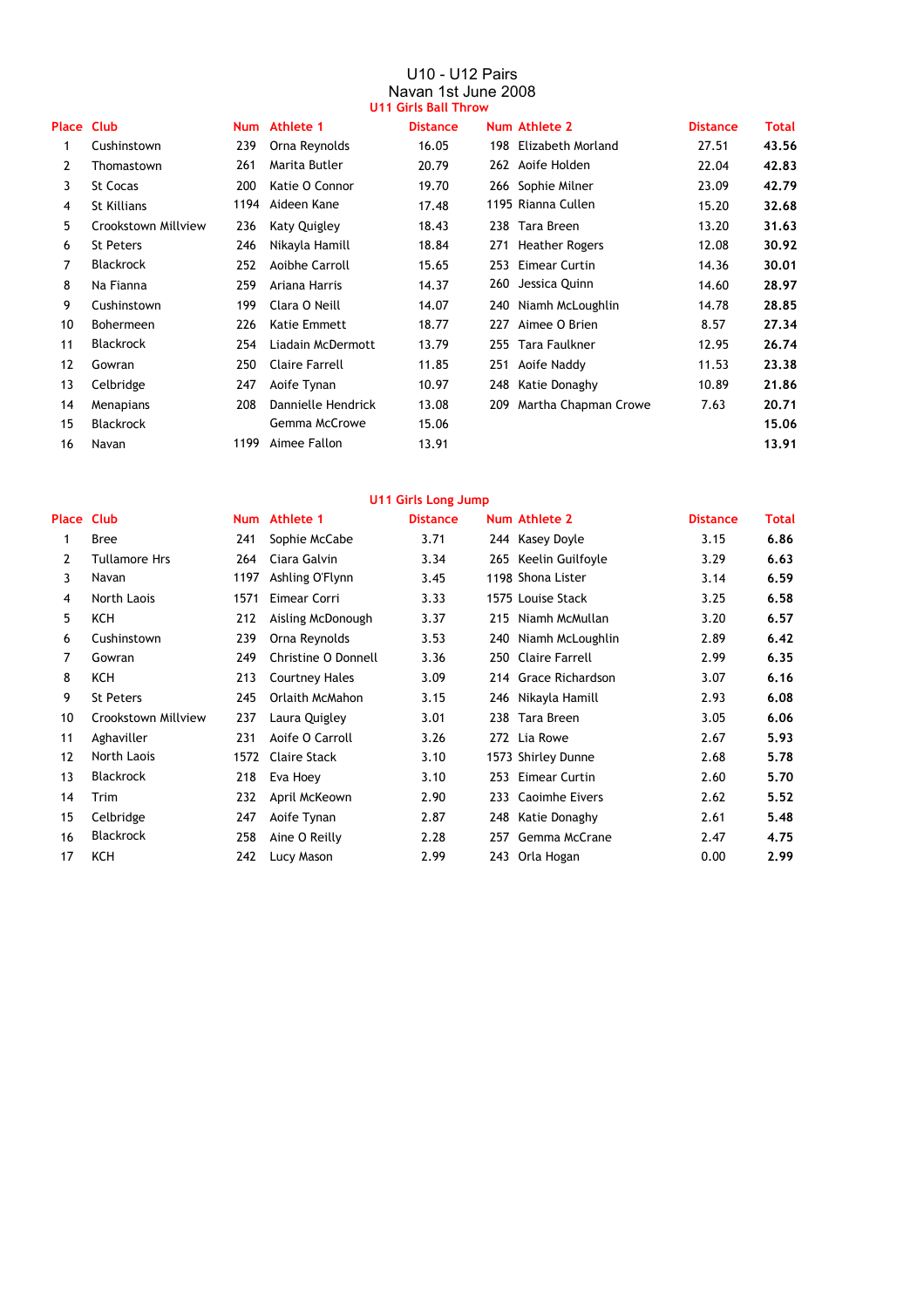#### U10 - U12 Pairs Navan 1st June 2008 **U11 Boys 60m**

| $\sim$ |  |   |  |
|--------|--|---|--|
|        |  | ٠ |  |
|        |  |   |  |
|        |  |   |  |

| <b>Place Club</b> |                      |      | Num Athlete 1         | <b>Time</b> | <b>Num</b> | Athlete 2             | <b>Time</b> | Total |
|-------------------|----------------------|------|-----------------------|-------------|------------|-----------------------|-------------|-------|
|                   | Greystones & Dist    | 164  | Conor Dempsey         | 12.37       | 165        | Jamie Fallon          | 12.66       | 25.03 |
| 2                 | <b>Tullamore Hrs</b> | 162  | <b>Ryan Crompton</b>  | 13.03       | 182        | <b>Gerard Godlev</b>  | 13.31       | 26.34 |
| 3                 | Greystones & Dist    | 166  | <b>Matthew Malone</b> | 13.31       | 167        | Luke Donoghue         | 13.12       | 26.43 |
| 4                 | Ardee & Dist         | 149  | Eoin Woodward         | 13.96       | 147        | <b>Brendan Leacy</b>  | 13.42       | 27.38 |
| 5.                | <b>St Cocas</b>      | 144  | Gavin Judge           | 13.74       | 145        | Cormac Divilly        | 13.78       | 27.52 |
| 6                 | Tara                 | 1205 | Darren Fox            | 14.33       | 1206       | Paddy Carpenter       | 13.85       | 28.18 |
|                   | Menapians            | 154  | Eoghan Mahon          | 13.53       | 155        | Sean Morrissey        | 14.70       | 28.23 |
| 8                 | St Gerards           | 160  | Harrold Chigozi       | 12.85       | 161        | Christian O'Grady     | 15.54       | 28.39 |
| 9                 | <b>St Peters</b>     | 194  | Declan Gernon         | 13.24       | 1200       | <b>Martin McGrane</b> | 15.50       | 28.74 |
| 10                | Dunshaughlin         | 150  | Adam Kealy            | 13.51       | 151        | Cian Gallogly         | 15.24       | 28.75 |
| 11                | Eire Og              | 156  | Ronan Connolly        | 15.54       | 157        | Michael O Connell     | 15.28       | 30.82 |
|                   |                      |      |                       |             |            |                       |             |       |

|                   |                   |     |                       | <b>U11 Boys 500m</b> |     |                        |             |        |
|-------------------|-------------------|-----|-----------------------|----------------------|-----|------------------------|-------------|--------|
| <b>Place Club</b> |                   |     | Athlete 1             | Time                 |     | Athlete 2              | <b>Time</b> | Total  |
|                   | Ardee & District  | 146 | Jason McKeown         | 99.39                | 147 | <b>Brendan Leacy</b>   | 96.42       | 195.81 |
| 2                 | Greystones & Dist | 181 | Scott Howard          | 100.33               | 165 | Jamie Fallon           | 100.77      | 201.10 |
| 3                 | Aghaviller        | 183 | Morgan Thomas         | 98.28                | 184 | <b>Brian Farrell</b>   | 106.30      | 204.58 |
| 4                 | Blackrock, Louth  | 191 | Aaron McGuigan        | 95.55                | 190 | <b>Andrew Williams</b> | 109.95      | 205.50 |
| 5                 | KCH               | 178 | Jack Manning          | 100.04               | 179 | Shane McGeary          | 106.94      | 206.98 |
| 6                 | Dunshaughlin      | 150 | Adam Kealy            | 105.59               | 151 | Cian Gallogy           | 105.00      | 210.59 |
|                   | Dunboyne          | 169 | Josh Tyrrell          | 117.22               | 170 | Cathal Lacey           | 96.78       | 214.00 |
| 8                 | Ardee & District  | 149 | Eoin Woodward         | 108.40               | 148 | Paul Duff              | 115.53      | 223.93 |
| 9                 | Celbridge         | 176 | Ciaran O Connor       | 107.23               | 177 | Robert Clarke          | 118.76      | 225.99 |
| 10                | Eire Og           | 173 | <b>Barry Connolly</b> | 112.86               | 174 | Andrew Sweeney         | 117.28      | 230.14 |
|                   | <b>St Cocas</b>   | 168 |                       |                      | 144 | Gavin Judge            | 97.59       | 97.59  |
|                   | Tullamore Hrs     | 182 |                       |                      | 163 | Mark Gerathy           | 136.82      | 136.82 |
|                   |                   |     |                       |                      |     |                        |             |        |

**U11 Boys Ball Throw**

| <b>Place Club</b> |                    |     | Athlete 1             | <b>Distance</b> |     | Athlete 2                | <b>Distance</b> | Total |
|-------------------|--------------------|-----|-----------------------|-----------------|-----|--------------------------|-----------------|-------|
|                   | Ardee & District   |     | Jason McKeown         | 34.61           |     | Paul Duff                | 30.56           | 65.17 |
| 2                 | North West Kildare | 180 | Mark Daly             | 27.97           | 181 | Craig Coyne              | 31.48           | 59.45 |
| 3                 | <b>Bree</b>        |     | Ronan Deveraux        | 23.16           |     | Ronan Kirwan             | 32.59           | 55.75 |
| 4                 | Celbridge          | 176 | Ciaran O Connor       | 22.55           | 177 | <b>Robert Clarke</b>     | 28.98           | 51.53 |
| 5                 | Menapians          | 175 | Conor Maher           | 25.54           | 154 | Eoghan Mahon             | 23.09           | 48.63 |
| 6                 | Aghaviller         | 186 | Dara Keane            | 23.28           | 185 | Victor Costello          | 24.75           | 48.03 |
| 7                 | <b>Bohermeen</b>   | 188 | Darren Reilly         | 20.07           | 189 | Zak McGowan              | 27.86           | 47.93 |
| 8                 | Greystones & Dist  | 164 | Conor Dempsey         | 23.20           | 187 | <b>Scott Howard</b>      | 22.81           | 46.01 |
| 9                 | <b>St Gerards</b>  | 140 | Haarold Chigozie      | 21.19           |     | 161.00 Christian O'Grady | 24.72           | 45.91 |
| 10                | Dunboyne           | 169 | Josh Tyrrell          | 20.33           | 170 | Cathal Lacey             | 19.10           | 39.43 |
| 11                | Greystones & Dist  | 167 | Luke Donoghue         | 22.01           | 166 | <b>Matthew Malone</b>    | 17.11           | 39.12 |
| 12                | Tara               |     | Daren Fox             | 23.42           |     | Paddy Carpenter          | 14.64           | 38,06 |
| 13                | Caim               | 192 | Conor Furlong Kelly   | 33.82           | 193 | David Moorehouse         | 0.00            | 33.82 |
| 14                | Eire Og            | 173 | <b>Barry Connolly</b> | 17.10           | 157 | Michael O Connell        | 14.01           | 31.11 |
|                   |                    |     |                       |                 |     |                          |                 |       |

|                   |                  |     |                | U11 Boys Long Jump |     |                        |                 |              |
|-------------------|------------------|-----|----------------|--------------------|-----|------------------------|-----------------|--------------|
| <b>Place Club</b> |                  |     | Athlete 1      | <b>Distance</b>    |     | Athlete 2              | <b>Distance</b> | <b>Total</b> |
|                   | Agaviller        | 183 | Morgan Thomas  | 3.48               | 185 | Victor Costello        | 3.57            | 7.05         |
| 2                 | Tullamore Hrs    | 162 | Ryan Crompton  | 3.61               | 182 | <b>Gerard Godley</b>   | 3.33            | 6.94         |
| 3                 | Bohermeen        | 188 | Darren Reilly  | 3.50               | 189 | Zak McGowan            | 3.35            | 6.85         |
| 4                 | Blackrock, Louth | 191 | Aaron McGuigan | 3.46               | 190 | <b>Andrew Williams</b> | 3.26            | 6.72         |
| 5.                | <b>Bree</b>      | 152 | Ronan Kirwan   | 3.04               | 153 | Ronan Devereux         | 3.35            | 6.39         |
| 6                 | Menapians        | 155 | Sean Morrissey | 3.08               | 175 | Conor Maher            | 3.27            | 6.35         |
|                   | KCH              | 178 | Jack Manning   | 2.99               | 179 | Shane McGeary          | 3.21            | 6.20         |
| 8                 | <b>St Peters</b> | 196 | Jack O Brien   | 2.92               | 197 | Michael Mullen         | 2.55            | 5.47         |
| 9                 | Eire Og          | 156 | Ronan Connelly | 2.59               | 174 | Andrew Sweenev         | 2.87            | 5.46         |
| 10                | <b>St Peters</b> | 194 | Declan Gernon  | 3.05               | 195 | Cian Duffy             | 2.33            | 5.38         |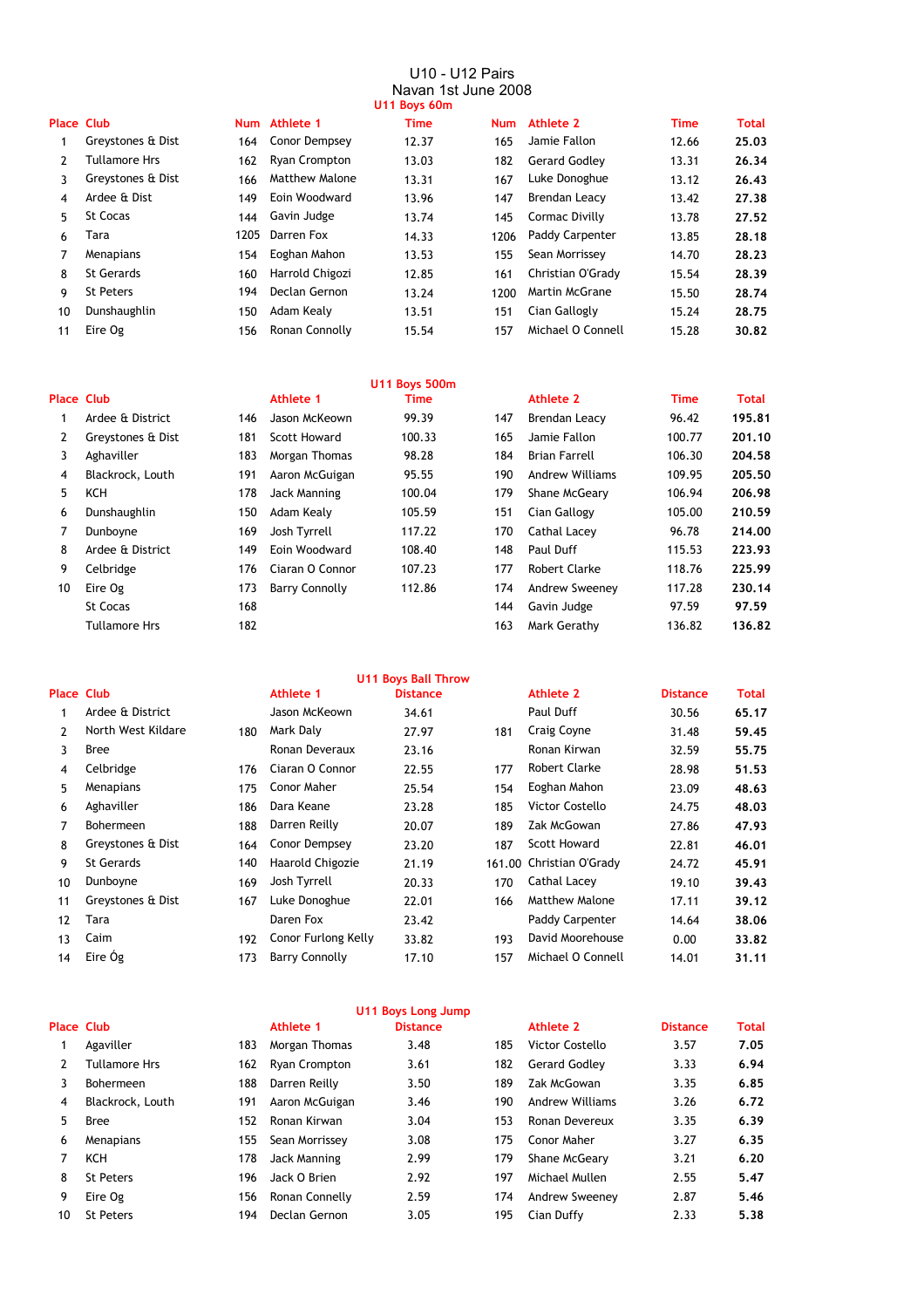#### U10 - U12 Pairs Navan 1st June 2008 **U12 Girls 80m**

| <b>Place Club</b> |                      |     | Num Athlete 1     | <b>Time</b>    | <b>Num</b> | Athlete 2            | <b>Time</b> | <b>Total</b> |
|-------------------|----------------------|-----|-------------------|----------------|------------|----------------------|-------------|--------------|
| 1                 | Greystones & Dist    | 305 | Kirsty Tomlin     | 12.42          | 306        | Ali Brooks           | 12.77       | 25.19        |
| 2                 | St Cocas             | 273 | Laura Bennett     | 12.63          | 274        | Rachel Reidy         | 12.73       | 25.36        |
| 3                 | <b>Bree</b>          | 283 | Ciara Howe        | 12.81          | 284        | Annie Stafford       | 12.75       | 25.56        |
| 4                 | KCH                  | 289 | Eimear O Donoghue | 12.90          | 290        | Charmaine O Donoghue | 12.80       | 25.70        |
| 5                 | Boyne                | 285 | Emma Smith        | 12.95          | 286        | Niamh Kelly          | 13.01       | 25.96        |
| 6                 | Greystones & Dist    | 307 | Danielle Caldwell | 13.00          | 308        | Aoife Phelan         | 13.07       | 26.07        |
| 7                 | St Gerards           | 297 | Joy Moses         | 12.20          | 298        | Elisha O Grady       | 14.12       | 26.32        |
| 8                 | St Cocas             | 275 | Aoibhean Margailt | 13.32          | 276        | <b>Ester Alaove</b>  | 13.06       | 26.38        |
| 9                 | Dunshaughlin         | 281 | Niamh Hethrington | 12.15          | 282        | Niamh Gallogly       | 14.24       | 26.39        |
| 10                | Ardee & Dist         | 279 | Caitlin Rogan     | 12.77          | 280        | Mary O Hare          | 14.18       | 26.95        |
| 11                | <b>Bohermeen</b>     | 336 | Aoife Seymore     | 13.63          | 337        | Michelle Smyth       | 13.91       | 27.54        |
| 12                | <b>St Killians</b>   | 277 | Aoife Finnerty    | 13.77          | 278        | Megan Power          | 14.14       | 27.91        |
| 13                | <b>KCH</b>           | 291 | Sophie Mason      | 13.90          | 292        | Emer McMullan        | 14.03       | 27.93        |
| 14                | Bohermeen            | 301 | Kelly Brady       | 13.96          | 302        | Katie Oliver         | 14.02       | 27.98        |
| 15                | <b>Blackrock</b>     | 295 | Aine McElarney    | 13.07          | 296        | Aiveen O Callaghan   | 15.02       | 28.09        |
| 16                | <b>Tullamore Hrs</b> | 303 | Noelle Cocoman    | 13.66          | 304        | Nadine Donegan       | 14.55       | 28.21        |
| 17                | <b>KCH</b>           | 293 | Roisin O Sullivan | 13.91          | 294        | Rachel Moore         | 14.84       | 28.75        |
| 18                | Celbridge            | 287 | Niamh O Halloran  | 13.97          | 288        | Ciara O Connell      |             | 13.97        |
|                   |                      |     |                   | U12 Girls 600m |            |                      |             |              |

| <b>Place Club</b> |                  |      | Athlete 1           | <b>Time</b> |     | Athlete 2         | <b>Time</b> | Total  |
|-------------------|------------------|------|---------------------|-------------|-----|-------------------|-------------|--------|
|                   | <b>Blackrock</b> | 334  | Annabelle Morris    | 116.85      | 295 | Aine McElarney    | 131.71      | 248.56 |
| $\mathcal{P}$     | Tullamore Hrs    | 304  | Nadine Donegan      | 125.62      | 340 | Michelle Keegan   | 123.65      | 249.27 |
| 3                 | Ardee & Dist     | 279  | Caitlin Rogan       | 125.71      | 280 | Mary O Hare       | 126.43      | 252.14 |
| 4                 | Boyne            | 322. | Eimear O Rourke     | 121.71      | 324 | Sarah Kiernan     | 131.22      | 252.93 |
| 5.                | Celbridge        | 327  | Sinead O Connor     | 128.49      | 328 | Michelle O Dea    | 127.60      | 256.09 |
| 6                 | Dunshaughlin     | 281  | Niamh Gallogly      | 135.25      | 282 | Niamh Hethrington | 124.83      | 260.08 |
| 7                 | <b>St Cocas</b>  | 276  | <b>Ester Alaove</b> | 132.06      | 317 | Karen Bourke      | 128.42      | 260.48 |
| 8                 | Glenmore         | 309  | Kim Murphy          | 130.08      | 332 | Joanne McGinn     | 136.62      | 266.70 |
|                   | KCH              | 290  | Charmaine O         |             | 292 | Emer McMullan     |             |        |
| 9                 |                  |      | Donoghue            | 133.15      |     |                   | 141.69      | 274.84 |
| 10                | Na Fianna        | 338  | Elizabeth Clarke    | 136.43      | 339 | Erin McEvoy       | 142.09      | 278.52 |
|                   | St Andrews       | 311  | Mary Elizabeth      |             | 312 | Deirdre McDonald  |             |        |
| 11                |                  |      | <b>McGrath</b>      | 143.71      |     |                   | 137.36      | 281.07 |
| 12                | Caim             | 319  | Gemma Gainsfort     | 138.52      | 320 | Lucy O Gorman     | 143.40      | 281.92 |
| 13                | KCH              | 294  | Rachel Moore        | 142.53      | 291 | Sophie Mason      | 140.01      | 282.54 |
| 14                | Edenderry        | 343. | Ciara O Connor      | 150.41      | 345 | Niamh Kelly       | 137.48      | 287.89 |

| 1 | ксн               |
|---|-------------------|
| 2 | Bohermeen         |
| 3 | Boyne             |
| 4 | St Killians       |
| 5 | Bohermeen         |
| 6 | St Peters         |
| 7 | Greystones & Dist |
| 8 | Blackrock         |
| ົ | $5 +$ Cocas       |

## **U12 Girls Shot Putt**

| <b>Place Club</b> |                   |     | Athlete 1         | <b>Distance</b> |     | Athlete 2        | <b>Distance</b> | <b>Total</b> |
|-------------------|-------------------|-----|-------------------|-----------------|-----|------------------|-----------------|--------------|
|                   | KCH               | 293 | Rosin O'Sullivan  | 5.97            | 289 | Emer O'Donoghue  | 6.26            | 12.23        |
|                   | <b>Bohermeen</b>  | 301 | Kelly Brady       | 6.10            | 302 | Katie Oliver     | 5.00            | 11.10        |
|                   | Boyne             | 322 | Eimear O'Rourke   | 6.01            | 285 | Emma Smyth       | 5.00            | 11.01        |
| 4                 | St Killians       | 315 | Jane Shovlin      | 5.44            | 316 | Lisa O Brien     | 4.75            | 10.19        |
| 5.                | Bohermeen         | 341 | Aisling Smyth     | 5.32            | 342 | Treasa Sheridan  | 4.47            | 9.79         |
| 6                 | <b>St Peters</b>  | 325 | Lauren Finnegan   | 5.65            | 326 | Elizabeth Bell   | 3.34            | 8.99         |
|                   | Greystones & Dist | 307 | Danielle Caldwell | 5.33            | 344 | Sophie Howard    | 3.60            | 8.93         |
| 8                 | <b>Blackrock</b>  | 333 | Saoirse Kelly     | 3.92            | 335 | Aoife Cunningham | 4.11            | 8.03         |
| 9                 | St Cocas          | 274 | Rachel Reidy      | 6.37            | 314 | Elaine Kilduff   | 0.00            | 6.37         |
|                   |                   |     |                   |                 |     |                  |                 |              |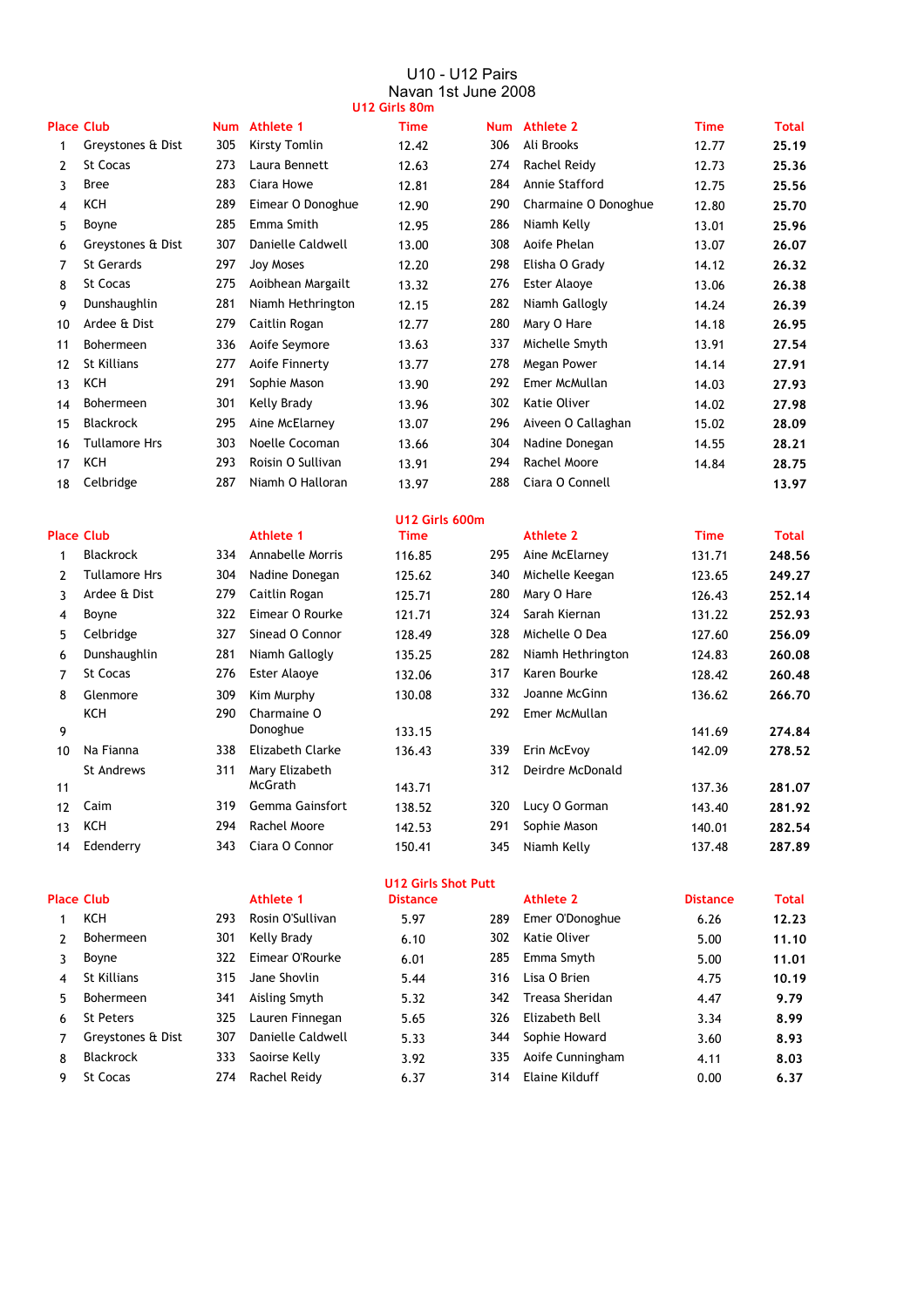#### U10 - U12 Pairs Navan 1st June 2008 **U12 Girls Long Jump**

|    |                      |     |                         | U12 Girls Long Jump |     |                  |                 |              |
|----|----------------------|-----|-------------------------|---------------------|-----|------------------|-----------------|--------------|
|    | <b>Place Club</b>    |     | <b>Athlete 1</b>        | <b>Distance</b>     |     | Athlete 2        | <b>Distance</b> | <b>Total</b> |
| 1  | Greystones & Dist    | 305 | Kirsty Tomlin           | 3.50                | 306 | Ali Brooks       | 3.88            | 7.38         |
| 2  | <b>Bree</b>          | 284 | Annie Stafford          | 3.80                | 323 | Stephanie Nolan  | 3.38            | 7.18         |
| 3  | <b>Blackrock</b>     | 334 | <b>Annabelle Morris</b> | 3.79                | 335 | Aoife Cunningham | 3.38            | 7.17         |
| 4  | <b>Tullamore Hrs</b> | 303 | Noelle Cocoman          | 3.57                | 340 | Michelle Keegan  | 3.57            | 7.14         |
| 5  | Glenmore             | 309 | Kim Murphy              | 3.82                | 332 | Jonanne McGinn   | 3.30            | 7.12         |
| 6  | <b>Bohermeen</b>     | 336 | Aoife Seymour           | 3.63                | 337 | Michelle Smyth   | 3.39            | 7.02         |
| 7  | <b>St Peters</b>     | 325 | Lauren Finnegan         | 3.54                | 326 | Elizabeth Bell   | 3.34            | 6.88         |
| 8  | Celbridge            | 327 | Sinead O Connor         | 3.26                | 287 | Niamh O Halloran | 3.49            | 6.75         |
| 9  | Boyne                | 324 | Sarah Kiernan           | 3.18                | 286 | Niamh Kelly      | 3.46            | 6.64         |
| 10 | <b>St Killians</b>   | 315 | Jane Shovlin            | 3.90                | 316 | Lisa O Brien     | 2.70            | 6.60         |
| 11 | Edenderry            | 343 | Ciara O Connor          | 3.18                | 345 | Niamh Kelly      | 3.18            | 6.36         |
| 12 | St Cocas             | 273 | Laura Bennett           | 3.35                | 313 | Ena Groome       | 2.99            | 6.34         |
| 13 | Greystones & Dist    | 308 | Aoife Phelan            | 3.55                | 344 | Sophie Howard    | 2.78            | 6.33         |
| 14 | St Killians          | 277 | Aoife Finnerty          | 3.06                | 278 | Megan Power      | 2.92            | 5.98         |
| 15 | <b>St Gerards</b>    | 297 | <b>Joy Moses</b>        | 3.75                | 298 | Elisha O Grady   | 0.00            | 3.75         |
| 16 | Caim                 | 319 | <b>Gemma Gainfort</b>   | 0.00                | 320 | Rachel Casey     | 3.23            | 3.23         |
| 17 | Na Fianna            | 338 | <b>Elizabeth Clarke</b> | 3.14                | 339 | Erin McEvoy      | 0.00            | 3.14         |
|    | <b>St Andrews</b>    | 311 | Mary Elizabeth          |                     | 312 | Deirdre McDonald |                 |              |
| 18 |                      |     | McGrath                 | 0.00                |     |                  | 2.90            | 2.90         |
| 19 | <b>Blackrock</b>     | 296 | Aiveen O Callaghan      | 0.00                | 333 | Saoirse Kelly    | 2.56            | 2.56         |
|    |                      |     |                         |                     |     |                  |                 |              |

## **U12 Girls High Jump**

| Place Club  |     | Athlete 1           | <b>Distance</b> |     | Athlete 2         | <b>Distance</b> | Total |
|-------------|-----|---------------------|-----------------|-----|-------------------|-----------------|-------|
| <b>Bree</b> |     | 323 Stephanie Nolan | 1.20            |     | 283 Ciara Howe    | 1.17            | 2.37  |
| Fr Murphys  |     | 329 Sophia Maguire  | 08. ا           |     | 330 Meaghan Kenny | 1.11            | 2.16  |
| 3 Celbridge | 288 | Ciara O Connell     | 0.95            | 328 | Michelle O Dea    | $^{\circ}$ .16  | 2.11  |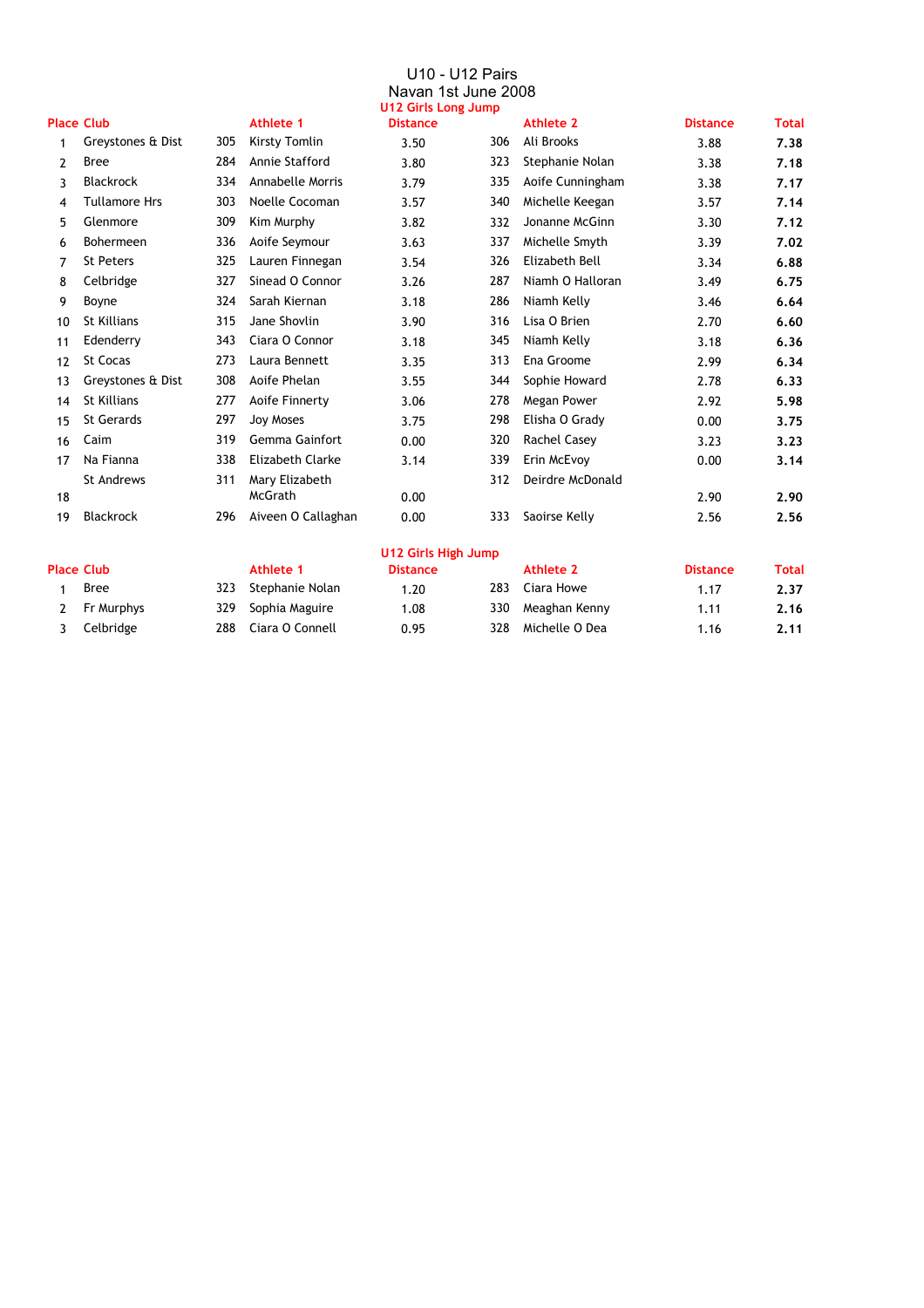#### U10 - U12 Pairs Navan 1st June 2008 **U12 Boys 80m**

|                |                   |     |                     | <b>UILUUS</b> UUIII  |     |                      |             |              |
|----------------|-------------------|-----|---------------------|----------------------|-----|----------------------|-------------|--------------|
| Place          | <b>Club</b>       |     | Num Athlete 1       | <b>Time</b>          |     | Num Athlete 2        | <b>Time</b> | <b>Total</b> |
| 1              | Aghaviller        | 374 | Ronan Coffey        | 12.29                |     | 375 Callan Byrne     | 12.43       | 24.72        |
| $\overline{2}$ | Cushinstown       | 346 | Keith Marks         | 12.25                | 347 | Sean McCann          | 12.63       | 24.88        |
| 3              | Eire Og           | 354 | Jason Earley        | 12.35                | 355 | Shaun Lloyd          | 12.56       | 24.91        |
| 4              | Celbridge         | 356 | Alan Carroll        | 12.62                | 357 | <b>Matthew Dwyer</b> | 12.46       | 25,08        |
| 5              | KCH               | 362 | Aidan Tuohy         | 11.75                |     | 363 Craig Byrne      | 13.65       | 25,40        |
| 6              | Eire Og           | 352 | Conor Murphy        | 13.19                | 353 | Cian Mullally        | 12.94       | 26.13        |
| 7              | St Josephs        | 366 | Paul Manning        | 11.92                | 268 | Alan Saunders        | 14.53       | 26.45        |
| 8              | KCH               | 364 | Danny Brimson       | 12.96                | 365 | Michael Kearns       | 13.50       | 26.46        |
| 9              | Ardee & District  | 348 | Killian Byrne       | 13.21                | 349 | Daire McConnon       | 13.69       | 26.90        |
| 10             | Celbridge         | 360 | Daniel Cahill       | 13.06                | 361 | David Duffy          | 14.03       | 27.09        |
| 11             | St Killians       | 350 | <b>Thomas Doyle</b> | 13.60                | 351 | Kevin Birney         | 14.39       | 27.99        |
| 12             | Celbridge         | 358 | Aaron Crolly        | 13.91                | 359 | Jamie Walton         | 14.22       | 28.13        |
| 13             | <b>St Gerards</b> | 370 | Shane Woods         | 13.51                | 371 | Sean Cosgrove        | 15.62       | 29.13        |
|                |                   |     |                     | <b>U12 Boys 600m</b> |     |                      |             |              |

| <b>Place Club</b> |      | <b>Athlete 1</b>      | <b>Time</b> |     | Athlete 2           | <b>Time</b>                                                                                                                 | <b>Total</b> |
|-------------------|------|-----------------------|-------------|-----|---------------------|-----------------------------------------------------------------------------------------------------------------------------|--------------|
| Eire Og           | 355  | Shaun Lloyd           | 112.30      |     | Jason Earley        | 117.30                                                                                                                      | 229.60       |
| Aghaviller        | 400  | Christopher Keane     | 118.96      | 386 | Michael Cody        | 118.55                                                                                                                      | 237.51       |
| Thomastown        | 1193 | Sean Power            | 120.38      |     | James Power         | 117.65                                                                                                                      | 238.03       |
| Tullamore Hrs     | 398  | Glen Cunningham       | 124.66      | 399 | <b>Barry Mooney</b> | 116.01                                                                                                                      | 240.67       |
| St Cocas          | 389  | Daniel Kyne           | 122.98      |     | Oisin Fitzgibbon    | 118.96                                                                                                                      | 241.94       |
| Dunleer           | 393  | <b>Shane Cheshire</b> | 121.04      |     |                     | 127.87                                                                                                                      | 248.91       |
| Ardee & District  | 349  | Daire McCannon        | 119.65      |     |                     | 130.37                                                                                                                      | 250.02       |
| St Killians       | 391  | Mickey Cullen         | 119.73      |     |                     | 131.55                                                                                                                      | 251.28       |
| St Josephs        | 368  | Alan Saunders         | 136.71      | 366 |                     | 115.42                                                                                                                      | 252.13       |
| Eire Og           | 353  | Cian Mullally         | 132.16      |     |                     | 124.80                                                                                                                      | 256.96       |
| Celbridge         | 380  | Lorcan Everard        | 125.32      | 397 | Luke Comiskey       | 135.00                                                                                                                      | 260.32       |
| Menapians         | 395  | Alex Bergin O Connor  | 127.87      | 396 | <b>Rhys Connor</b>  | 133.16                                                                                                                      | 261.03       |
| Tara              | 1208 | Aiden Gill            | 134.33      |     | Jason Fox           | 142.08                                                                                                                      | 276.41       |
|                   |      |                       |             |     | 390                 | 354<br>1192<br>Conor Byrne<br>394<br>Killian Byrne<br>348<br>392 Conor Gaffney<br>Paul Manning<br>352 Connor Murphy<br>1207 |              |

| <b>Place</b> | Clut |
|--------------|------|
|              |      |

| 1 | <b>Tullamore Hrs</b> |
|---|----------------------|
| 2 | Cushinstown          |
| 3 | Tullamore Hrs        |
| 4 | Dunboyne             |
| 5 | Celbridge            |
| 6 | Gowran               |
| 7 | Menapians            |
| 8 | St Killians          |
| g | <b>St Peters</b>     |
|   |                      |

# **U12 Boys Shot Putt**

| Tullamore Hrs    |     | 384 Connor Mulligan | 8.61 |     | 385 Richard Davis |
|------------------|-----|---------------------|------|-----|-------------------|
| Cushinstown      | 387 | Shane Joyce         | 6.66 |     | 388 Eoin Reynolds |
| Tullamore Hrs    | 398 | Glen Cunningham     | 6.77 |     | 399 Barry Mooney  |
| Dunboyne         | 406 | Eoin Campion        | 7.03 |     | 407 Cathal Bailey |
| Celbridge        | 397 | Luke Comiskey       | 5.72 |     | 359 Jamie Walsh   |
| Gowran           | 383 | Finn Connolly       | 5.76 |     | 382 Sean Roche    |
| Menapians        | 405 | Ross Hammond        | 5.23 |     | 396 Rhys Conor    |
| St Killians      | 350 | <b>Thomas Doyle</b> | 5.21 |     | 391 Mickey Cullen |
| <b>St Peters</b> | 408 | Liam Fussey         | 5.50 | 409 | Pauraic McGinn    |
|                  |     |                     |      |     |                   |

|    | ace Club             |     | Athlete 1       | <b>Distance</b> |     | Athlete 2         | <b>Distance</b> | <b>Total</b> |
|----|----------------------|-----|-----------------|-----------------|-----|-------------------|-----------------|--------------|
| 1  | <b>Tullamore Hrs</b> | 384 | Connor Mulligan | 8.61            |     | 385 Richard Davis | 6.98            | 15.59        |
| 2  | Cushinstown          | 387 | Shane Joyce     | 6.66            |     | 388 Eoin Reynolds | 6.25            | 12.91        |
| 3  | <b>Tullamore Hrs</b> | 398 | Glen Cunningham | 6.77            |     | 399 Barry Mooney  | 5.90            | 12.67        |
| 4  | Dunboyne             | 406 | Eoin Campion    | 7.03            |     | 407 Cathal Bailey | 5.48            | 12.51        |
| 5  | Celbridge            | 397 | Luke Comiskey   | 5.72            |     | 359 Jamie Walsh   | 6.42            | 12.14        |
| 6. | Gowran               | 383 | Finn Connolly   | 5.76            |     | 382 Sean Roche    | 5.63            | 11.39        |
|    | Menapians            | 405 | Ross Hammond    | 5.23            |     | 396 Rhys Conor    | 5.28            | 10.51        |
| 8  | St Killians          | 350 | Thomas Doyle    | 5.21            | 391 | Mickey Cullen     | 4.44            | 9.65         |
| 9  | St Peters            | 408 | Liam Fussey     | 5.50            | 409 | Pauraic McGinn    | 3.70            | 9.20         |
|    |                      |     |                 |                 |     |                   |                 |              |